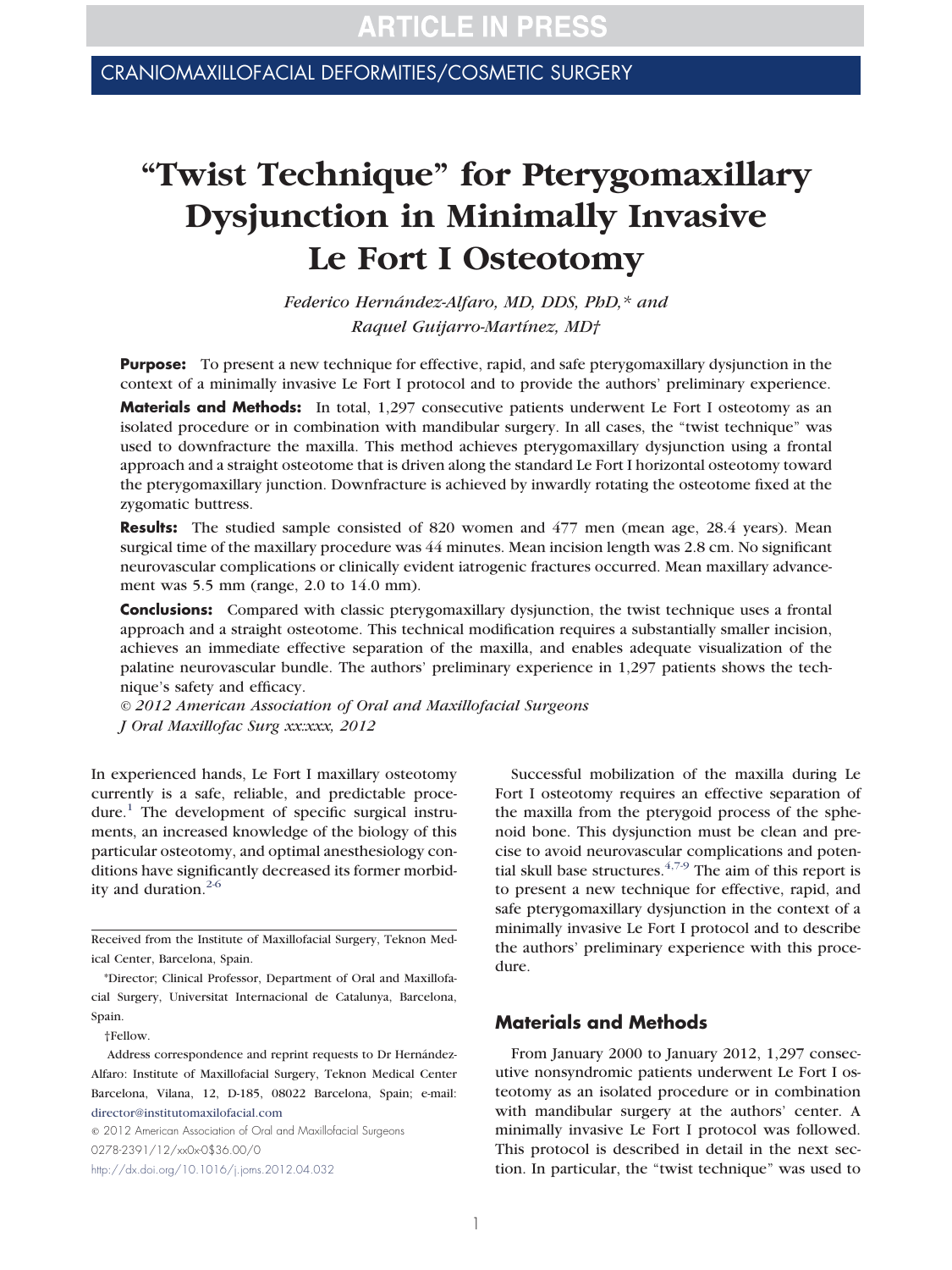## **ARTICLE IN PRESS**

#### 2 TWIST TECHNIQUE IN LE FORT I OSTEOTOMY

downfracture the maxilla in all cases. Patients in whom significant scar tissue or abnormal anatomy was anticipated, such as cleft patients or syndromic cases, received a modified incision and were not included in this study. Guidelines from the Declaration of Helsinki were followed at all treatment phases.

After a 12-year period, a retrospective evaluation of patients who underwent this surgical protocol was performed. Being a retrospective analysis, the study was exempt from institutional review board approval.

#### SURGICAL TECHNIQUE

The procedure was performed under general anesthesia and controlled hypotension. Through a minimally invasive incision from lateral incisor to lateral incisor, the nasal spine was osteotomized from the maxilla with a sharp 0.5-cm osteotome. After this subspinal osteotomy, the nasal mucosa was detached from the nasal floor with a periosteal elevator. Using the latter, the nasal septum was luxated laterally to separate it from the nasal crest of the maxilla. Subsequently, standard Le Fort I horizontal osteotomies were performed with a reciprocating saw with a 4-cm blade. Posteriorly, the cut was slanted slightly downward toward the maxillary tuberosity. The medial walls of the maxillary sinuses were cut as the reciprocating saw proceeded medially. Lateral osteotomies were completed by driving a sharp, straight, 2-cm osteotome from the nasal crest of the maxilla to the pterygomaxillary junction [\(Fig 1\)](#page-1-0). A classic pterygomaxillary dysjunction from a lateral approach (ie, driving a curved osteotome at the pterygomaxillary fissure) was not performed. Instead, a straight osteotome was driven through the horizontal osteotomy from the pyriform buttress back to the junction



**FIGURE 2.** Skull base model. The osteotome progresses along the horizontal osteotomy from the pyriform buttress back to the pterygomaxillary junction.

<span id="page-1-1"></span>*Hernández-Alfaro and Guijarro-Martínez. Twist Technique in Le Fort I Osteotomy. J Oral Maxillofac Surg 2012.*

of the posterior wall of the maxillary sinus to the pterygoid plates [\(Fig 2\)](#page-1-1). Subsequently, once the osteotome was fixed at the pterygomaxillary junction and underneath the zygomatic buttress, it was rotated inwardly, thus provoking downfracture of the maxilla [\(Fig 3\)](#page-1-2). No mallet pressure was used during this maneuver. Rather, a swift twist of the chisel under controlled manual force led to an immediate vertical separation of the maxilla from the cranial base. Once the pterygomaxillary dysjunction was completed at one side, the twist technique was repeated at the contralateral side. For complete mobilization of the maxilla, the palatine neurovascular bundles were liberated with the aid of a piezoelectric saw. Maxillary repositioning and fixation proceeded as usual [\(Fig 4\)](#page-2-0). The technique is summarized in the supplementary video file online.



**FIGURE 1.** The osteotome is driven from the nasal crest of the maxilla toward the pterygomaxillary junction. A narrow periosteal elevator (left) is used to protect the nasal mucosa.

<span id="page-1-0"></span>*Hernández-Alfaro and Guijarro-Martínez. Twist Technique in Le Fort I Osteotomy. J Oral Maxillofac Surg 2012.*



**FIGURE 3.** Immediate downfracture of the maxilla is achieved by inwardly rotating the osteotome (arrow).

<span id="page-1-2"></span>*Hernández-Alfaro and Guijarro-Martínez. Twist Technique in Le Fort I Osteotomy. J Oral Maxillofac Surg 2012.*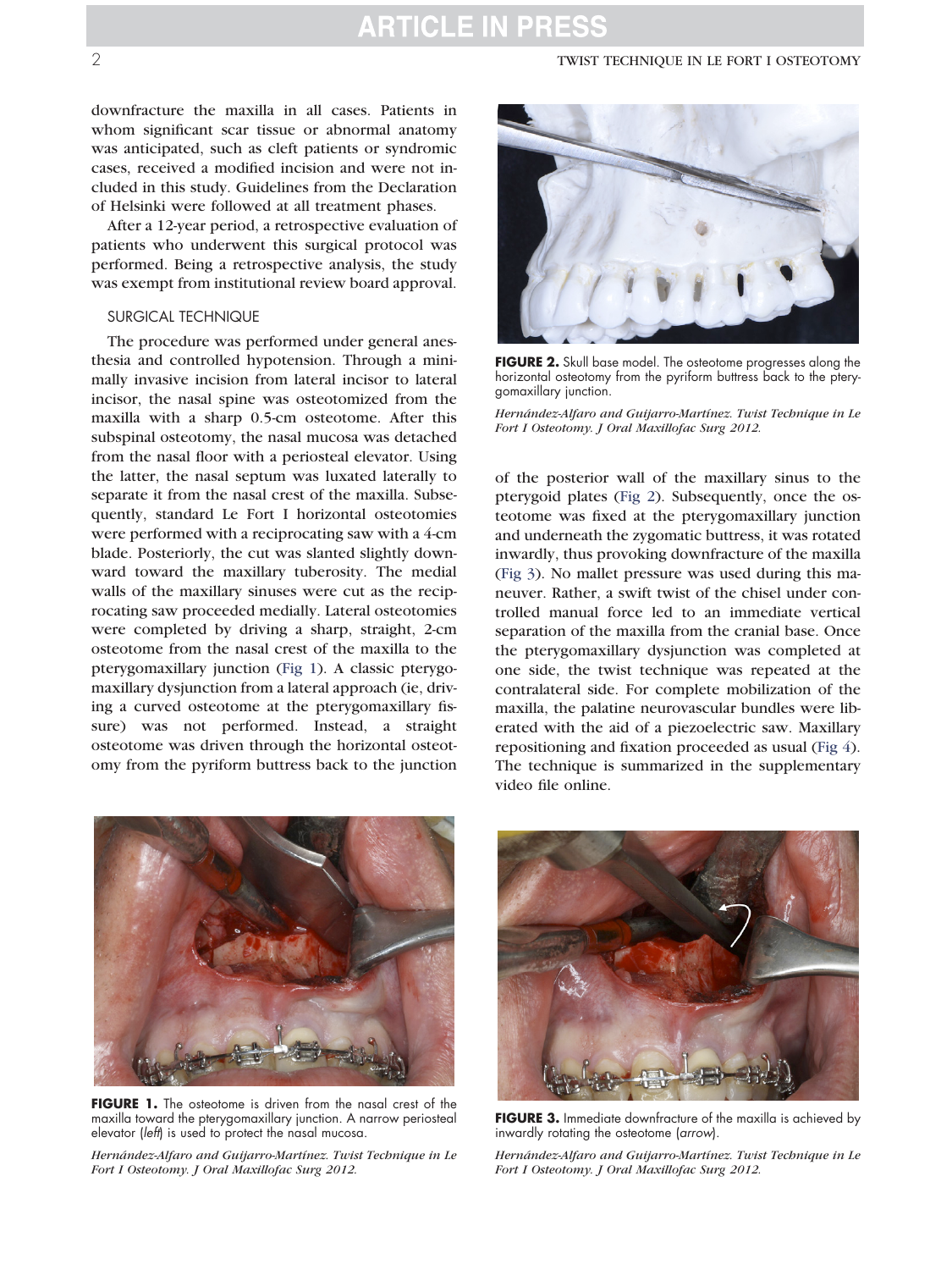#### HERNÁNDEZ-ALFARO AND GUIJARRO-MARTÍNEZ 3



FIGURE 4. The procedure is successfully completed through a minimally invasive incision.

<span id="page-2-0"></span>*Hernández-Alfaro and Guijarro-Martínez. Twist Technique in Le Fort I Osteotomy. J Oral Maxillofac Surg 2012.*

#### **Results**

The studied sample consisted of 820 women and 477 men. Mean age at the time of surgery was 28.4 years (range, 12 to 67 years).

In 985 cases, a bimaxillary surgery was performed; the remaining 312 cases underwent an isolated Le Fort I maxillary osteotomy. In all cases, an effective downfracture of the maxilla was achieved with the twist technique; there was no need for conversion to the classic pterygomaxillary dysjunction. In total, 733 patients required further maxillary segmentation in 3 to 4 pieces, which was successfully achieved using the same approach as in nonsegmented cases. Mean surgical time of the maxillary procedure (from incision to last suture) was 44 minutes (range, 31 to 72 min). Mean incision length was 2.8 cm (range, 2.2 to 3.9 cm). Mean maxillary advancement was 5.5 mm (range, 2.0 to 14.0 mm). In total, 485 patients required third molar extraction at the time of orthognathic surgery. In these cases, the third molars were extracted using a standard occlusal approach before initiating the Le Fort I osteotomy procedure.

Patients were discharged from the hospital within an average period of 18 hours (range, 8 to 24 hr). There was no need for blood transfusion. No postoperative infectious complications occurred. Similarly, no clinically evident iatrogenic fractures or significant neurovascular complications were noted. However, 488 patients reported temporary numbness of the infraorbital nerve, which resolved within an average period of 6 days (range, 3 to 15 days).

#### **Discussion**

Unlike classic pterygomaxillary dysjunction, which entails a lateral approach to the pterygomaxillary fissure with a curved osteotome, the twist technique seeks to achieve pterygomaxillary dysjunction from a frontal approach with a straight osteotome. Downfracture is achieved by inwardly rotating the osteotome that has been previously fixed at the zygomatic buttress by sliding the osteotome backward along the lateral osteotomies. Separation of the maxilla is completed instantly. Successful maxillary separation from the cranial base can be verified under excellent direct vision and the greater palatine neurovascular bundle may be dissected easily. Lateral vision is adequate to enable an equilibrated elimination of bony interferences and assure good bone-tobone contact.

This modified approach enables a substantially smaller soft tissue incision (2.8 cm on average) than the classic "molar-to-molar" exposure. The risk of ischemic events is minimized by the preservation of most of the vascular supply to the bone through the buccal corridors. In addition, the final visible scar on the buccal mucosa is significantly smaller. Despite this minimally invasive approach, the present results indicated that the procedure is perfectly feasible under the required conditions of patient safety and technical accuracy, including cases in which maxillary segmentation is required. It must be noted, however, that decreasing the incision length should be considered a technical progression from the classic approach and not a primary goal for the inexperienced orthognathic surgeon. That said, the twist technique is technically undemanding and is taught at the authors' center as a standard method for pterygomaxillary dysjunction. Similarly, in cases in which significant scar tissue or abnormal anatomy is anticipated, such as patients with cleft or syndromic cases, a wider incision is recommended, although maxillary mobilization can still be achieved safely and efficiently with the twist technique.

Potentially severe complications after pterygomaxillary dysjunction have been reported in the scientific literature. $2,4,7-10$  Many of these complications have been caused by malpositioning the osteotome or by accidental fractures during maxillary downfracture.<sup>[4](#page-3-2)</sup> Although several technical modifications have been proposed to minimize the risk of pterygoid process  $frac{7,11-18}{ }$  $frac{7,11-18}{ }$  $frac{7,11-18}{ }$  studies of strain distribution with different osteotome designs have indicated that pterygoid plate fractures are likely to occur regardless of the type of osteotome used.<sup>[19](#page-3-4)</sup> Similarly, they occur irrespective of the use or nonuse of a pterygoid chisel.<sup>[10](#page-3-5)</sup> At any rate, a pterygoid plate fracture cannot be considered a complication because it is not necessarily the cause of hemorrhage or nerve injury. $4,10$  In fact, intentional fracturing of the pterygoid process is occasionally necessary when maxillary repositioning is hindered by interference with the pterygoid pro-